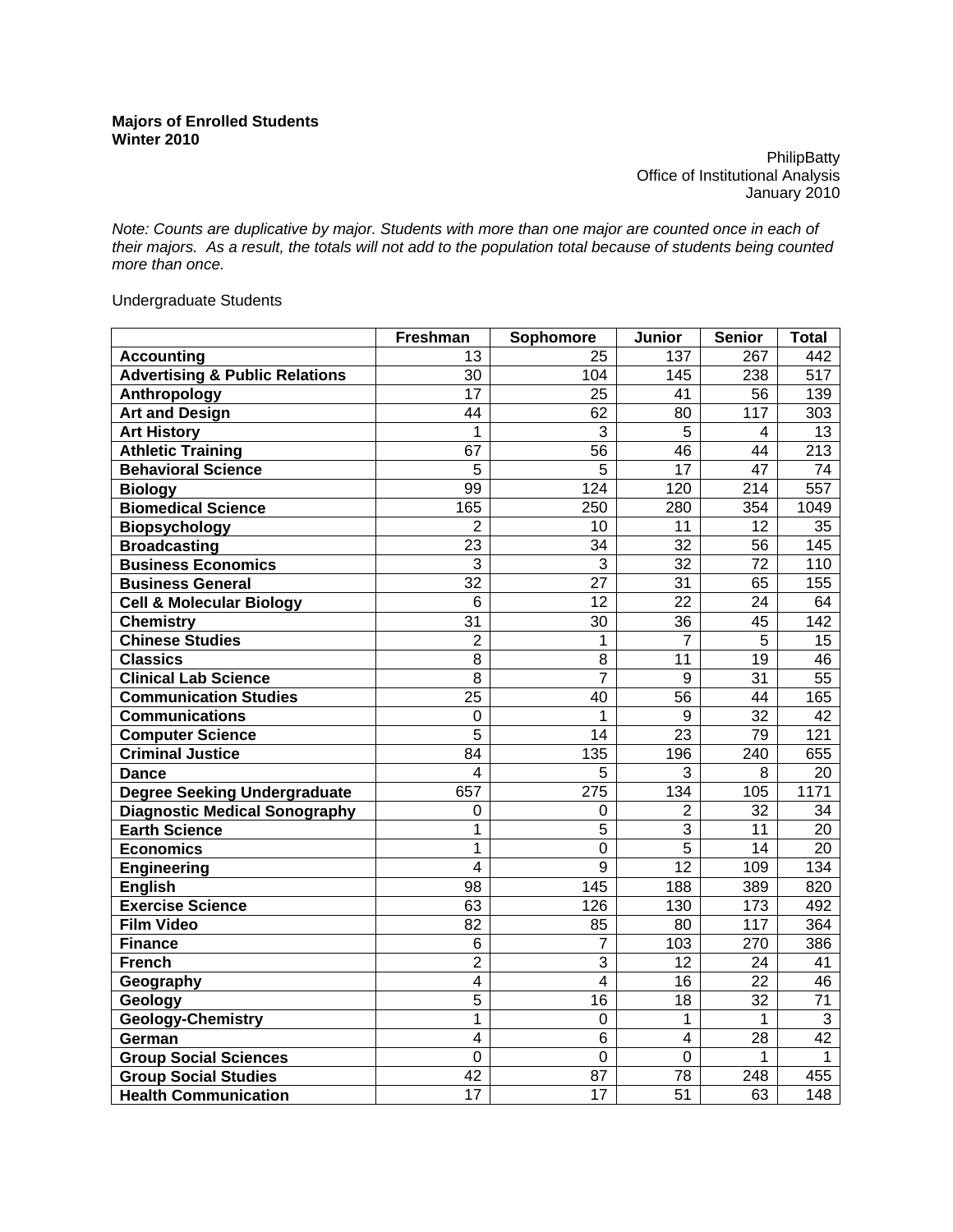| <b>Health Professions</b>                | 148              | 163             | 187                     | 302             | 800            |
|------------------------------------------|------------------|-----------------|-------------------------|-----------------|----------------|
| <b>Health Science</b>                    | 0                | 1               | 2                       | 15              | 18             |
| <b>History</b>                           | 31               | 44              | 68                      | 149             | 292            |
| <b>Hospitality Tourism Management</b>    | 43               | 103             | 137                     | 213             | 496            |
| <b>Information Systems</b>               | 3                | 5               | 13                      | 66              | 87             |
| <b>Integrated Science</b>                | 9                | 35              | 34                      | 110             | 188            |
| <b>International Business</b>            | $6\phantom{1}6$  | $\overline{2}$  | 31                      | 70              | 109            |
| <b>International Relations</b>           | 17               | 36              | 52                      | 75              | 180            |
| <b>Journalism</b>                        | 20               | 29              | 20                      | 34              | 103            |
| <b>Legal Studies</b>                     | 12               | 19              | 25                      | 38              | 94             |
| <b>Liberal Studies</b>                   | 4                | 25              | 43                      | 105             | 177            |
| <b>Management</b>                        | 6                | 8               | 110                     | 277             | 401            |
| <b>Marketing</b>                         | 7                | 9               | 131                     | 275             | 422            |
| <b>Mathematics</b>                       | 50               | 112             | 89                      | 213             | 464            |
| <b>Medical Imaging/Radiation Sci</b>     | $\mathbf 0$      | 3               | 4                       | $\overline{2}$  | 9              |
| <b>Music</b>                             | 31               | 42              | 35                      | 96              | 204            |
| <b>Natural Resources Mgmt</b>            | 10               | 36              | 40                      | 55              | 141            |
| <b>Non Degree Undergraduate</b>          | 112              | 4               | $\overline{\mathbf{4}}$ | $\overline{2}$  | 122            |
| <b>Nursing</b>                           | 31               | 20              | 59                      | 321             | 431            |
| <b>Occupational Safety/Health Mgt</b>    | 1                | 5               | 8                       | 22              | 36             |
| <b>Occupational Therapy</b>              | 0                | 1               | 1                       | $\Omega$        | $\overline{2}$ |
| Philosophy                               | 8                | 14              | 23                      | 36              | 81             |
| Photography                              | 27               | 41              | 29                      | 54              | 151            |
| <b>Physical Education</b>                | 31               | 43              | 73                      | 151             | 298            |
| <b>Physician Assistant Studies</b>       | $\mathbf 0$      | 0               | 0                       | 1               | 1              |
| <b>Physics</b>                           | 11               | 10              | 14                      | 22              | 57             |
| <b>Political Science</b>                 | 33               | 52              | 56                      | 116             | 257            |
| <b>Pre-Business</b>                      | 328              | 461             | 278                     | 69              | 1136           |
| <b>Pre-Clinical Lab Science</b>          | 4                | 6               | $\overline{4}$          | 6               | 20             |
| <b>Pre-Computer Science</b>              | 31               | 49              | 29                      | 18              | 127            |
| <b>Pre-Economics</b>                     | 1                | 5               | 5                       | $\Omega$        | 11             |
| <b>Pre-Engineering</b>                   | 115              | 148             | 92                      | 70              | 425            |
| <b>Pre-Health Science</b>                | $\mathbf 0$      | 2               | 1                       | $\mathbf 0$     | 3              |
| <b>Pre-Information Systems</b>           | 14               | 35              | 38                      | 24              | 111            |
| <b>Pre-Liberal Studies</b>               | 0                | 1               | $\overline{2}$          | 1               | 4              |
| <b>Pre-Med Img/Radiation Sci</b>         | 41               | 57              | 52                      | 19              | 169            |
| <b>Pre-Med Tech</b>                      | 125              | $\overline{47}$ | $\overline{15}$         | $\overline{11}$ | 198            |
| <b>Pre-Nursing</b>                       | 247              | 298             | 266                     | 212             | 1023           |
| <b>Pre-Physical Therapy</b>              | 3                | 22              | 13                      | 4               | 42             |
| <b>Psychology</b>                        | 151              | 209             | 277                     | 369             | 1006           |
| <b>Public Administration</b>             | 4                | 24              | 68                      | 99              | 195            |
| <b>Radiation Therapy</b>                 | $\boldsymbol{0}$ | 1               | $\overline{2}$          | 30              | 33             |
| <b>Radiologic &amp; Imaging Sciences</b> | 0                | 1               | 0                       | 3               | 4              |
| <b>Russian Studies</b>                   | 3                | 4               | 9                       | 13              | 29             |
| <b>Social Work</b>                       | 63               | 76              | 96                      | 141             | 376            |
| <b>Sociology</b>                         | 8                | 19              | 41                      | 68              | 136            |
| <b>Spanish</b>                           | 14               | 36              | 57                      | 134             | 241            |
| <b>Special Education</b>                 | 39               | 69              | 56                      | 208             | 372            |
| <b>Statistics</b>                        | 4                | 13              | 24                      | 36              | 77             |
| <b>Supply Chain Management</b>           | 1                | 0               | 4                       | 9               | 14             |
| <b>Theatre</b>                           | 8                | 9               | 13                      | 21              | 51             |
| <b>Therapeutic Recreation</b>            | 8                | 19              | 25                      | 41              | 93             |
| <b>Women and Gender Studies</b>          | 0                | 6               | 13                      | 17              | 36             |